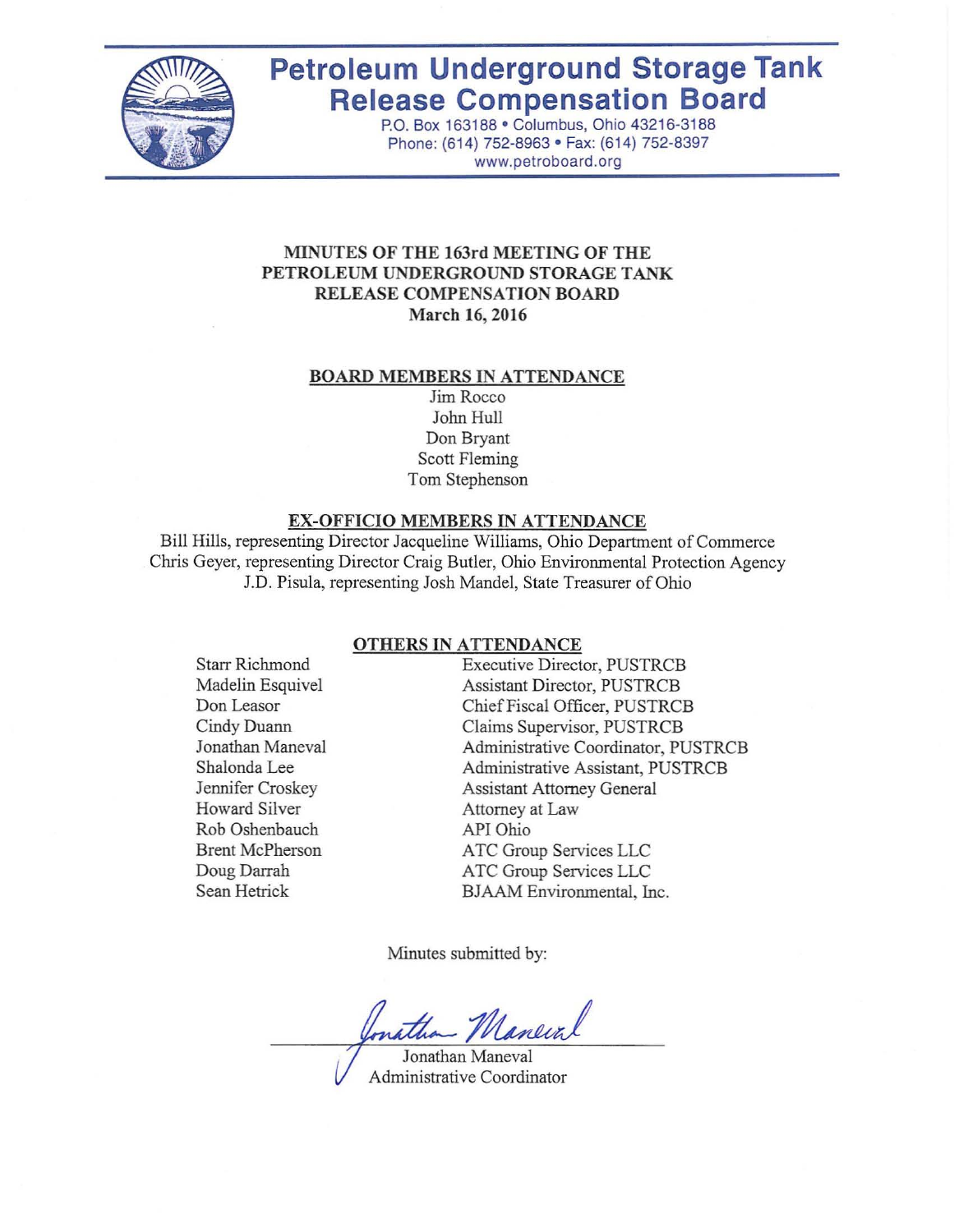# **Call to Order:**

Chairman Rocco convened the one hundred sixty-third meeting of the Petroleum Underground Storage Tank Release Compensation Board on Wednesday, March 16, 2016.

The following members were in attendance: Jim Rocco; John Hull; Don Bryant; Scott Fleming; Tom Stephenson; Bill Hills, representing Director Jacqueline Williams, Ohio Department of Commerce; Chris Geyer, representing Director Craig Butler, Ohio Environmental Protection Agency; and J.D. Pisula, representing Josh Mandel, State Treasurer of Ohio.

Chairman Rocco announced that Steve Hightower had recently resigned from the Board, and four seats were now vacant. He noted that these vacant positions include the representatives of local governments and petroleum dealers; the environmental engineer that represents the interests of the public and is not associated with the petroleum industry; and the representative of businesses that own petroleum underground storage tanks and is not primarily engaged in the sale of petroleum. He invited the Board members to recommend individuals to fill the vacant seats. He noted that J.D. Pisula had been appointed to serve as designee for Josh Mandel, State Treasurer of Ohio.

# **Minutes:**

Chairman Rocco asked if there were any comments or questions regarding the minutes from the January 13, 2016 Board meeting, and there were none. Vice-Chairman Hull moved to approve the minutes. Mr. Hills seconded. A vote was taken and the following members voted in the affirmative: Messrs. Bryant, Fleming, Geyer, Hills, Hull, Pisula and Rocco. Mr. Stephenson abstained. The minutes were approved as presented.

## **BUSTR Report:**

Chairman Rocco called upon Bill Hills, Bureau Chief, to present the Bureau of Underground Storage Tank Regulations (BUSTR) report.

Mr. Hills said the third responsible party search program is underway, and 120 of the 200 petroleum underground storage tank (UST) release sites being researched through the program had been completed by the vendors. The program is used to identify UST owners and operators responsible for the investigation and cleanup of petroleum releases.

Mr. Hills said the State Fire Marshal, Ohio Environmental Protection Agency and Development Services Agency have established the guidelines for local government entities to obtain grant funding to be used for the cleanup of abandoned gas station sites. He said the grant application is now available on the Development Services Agency's website, and there had been many inquiries into the grant program. He noted that in order to be eligible for funding, the site must be classified by BUSTR as "Class C", meaning there is no viable owner able to pay for cleanup costs. He noted that \$20 million is available through the program and highlighted that it is grant funding and not a loan.

Mr. Hills said the contract for the OTTER (Ohio Tank Tracking  $\&$  Environmental Regulations) upgrade project had been awarded to a new vendor and not the vendor that had originated the system.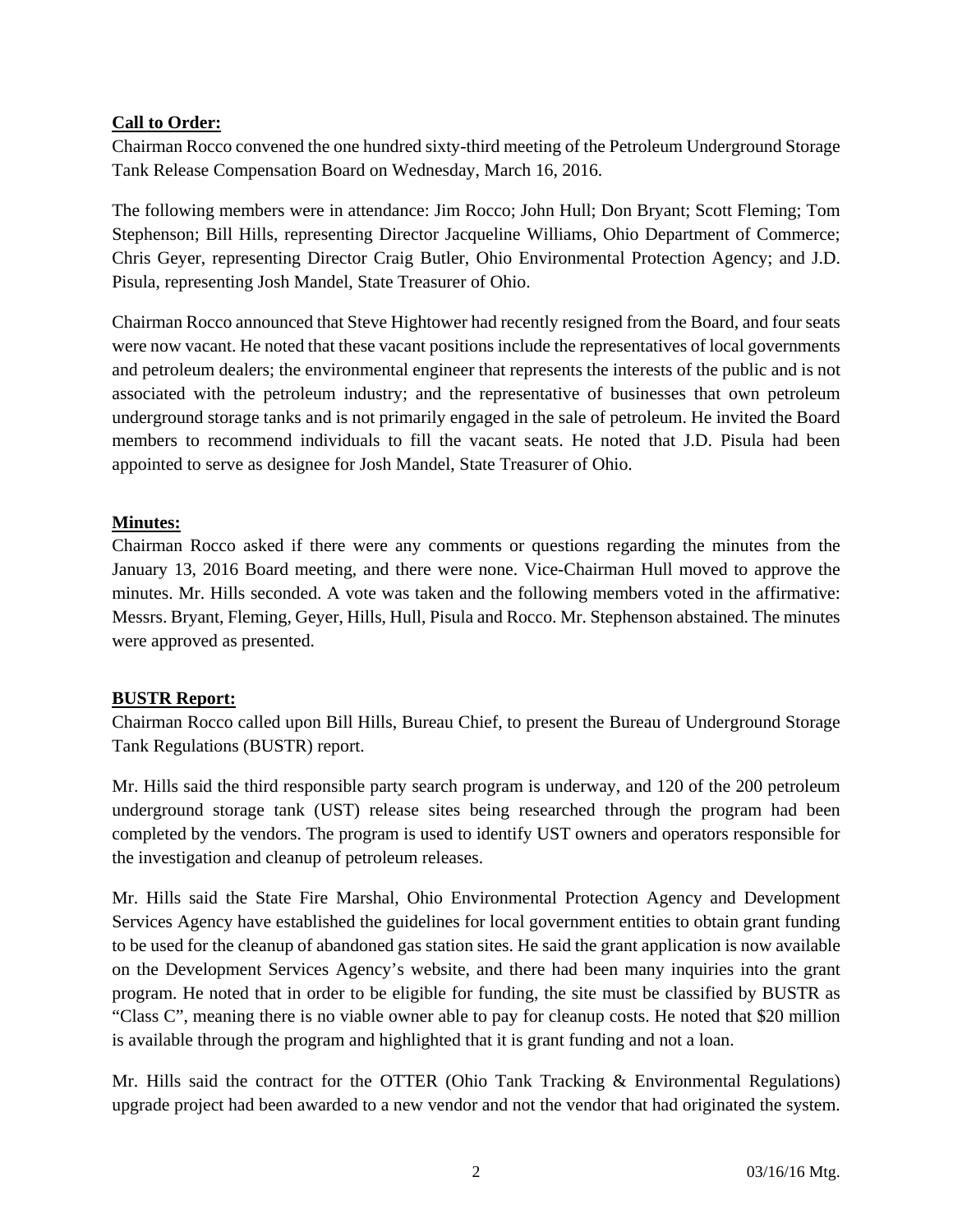He said the work is progressing surprisingly smoothly, and it appears as though a lot of modifications are going to be made.

Mr. Hills said the proposed BUSTR administrative rule amendments had been drafted, and following their review and approval by the State Fire Marshal and the Director of the Department of Commerce, will be made available for stakeholder review and public comment. He said he anticipates the drafts to be made publicly available by the end of March.

Mr. Hills reported for the week ending March 5, 2016, there were 73 new inspections performed for a total of 7,249 inspections for the three-year inspection cycle ending June 30, 2016. He said even with the loss of a field inspector position, BUSTR expects to meet the inspection quota established by the U.S. EPA by the end of June. He said that eight NFAs (no further actions) were generated during the week ending March 5, 2016, for a total of 209 NFAs for the grant cycle ending September 30, 2016.

Mr. Hills stated that, as of March 5, 2016, there were 21,684 registered USTs and 3,665 owners of 7,360 registered facilities.

# **Financial Reports:**

Chairman Rocco called upon Don Leasor, Chief Fiscal Officer, to present the financial reports.

# *Audit Update*

Mr. Leasor said Kennedy Cottrell Richards submitted the audited financial statements to the Auditor of State prior to the January 29, 2016 extended deadline. He noted the audit report is subject to review and acceptance by the Office of the Auditor of State, and the report will be made publicly available when it is released by that office.

# *December and January Financials*

Mr. Leasor said the December and January financials were emailed to each member. He asked if there were any questions or concerns regarding these reports, and there were none.

Mr. Leasor reported, as of March 15, 2016, the unobligated account balance is \$24.5 million. He said this amount includes \$10.5 million in STAR Ohio and the custodial account, and the \$14 million invested in U.S. treasuries and U.S. agency callable bonds. He noted the \$14 million invested in U.S. treasuries and U.S. agency callable bonds includes the additional \$6 million of investments that had been approved by the Board at the January meeting.

Mr. Leasor said the claims expense for January was about \$636,000, and to date, approximately \$4.8 million had been paid for claims for fiscal year 2016.

Mr. Leasor reported that, as of January 31, 2016, approximately 101% of the budgeted revenues, net of refunds, had been collected. He said information on refunds and fee collections would be presented with the compliance and fee assessment report.

Mr. Leasor stated that the operating expenses for the month of January were approximately \$117,000. He pointed out that, as of January 31, 2016, expenses should be around 58% of the amount budgeted for the fiscal year.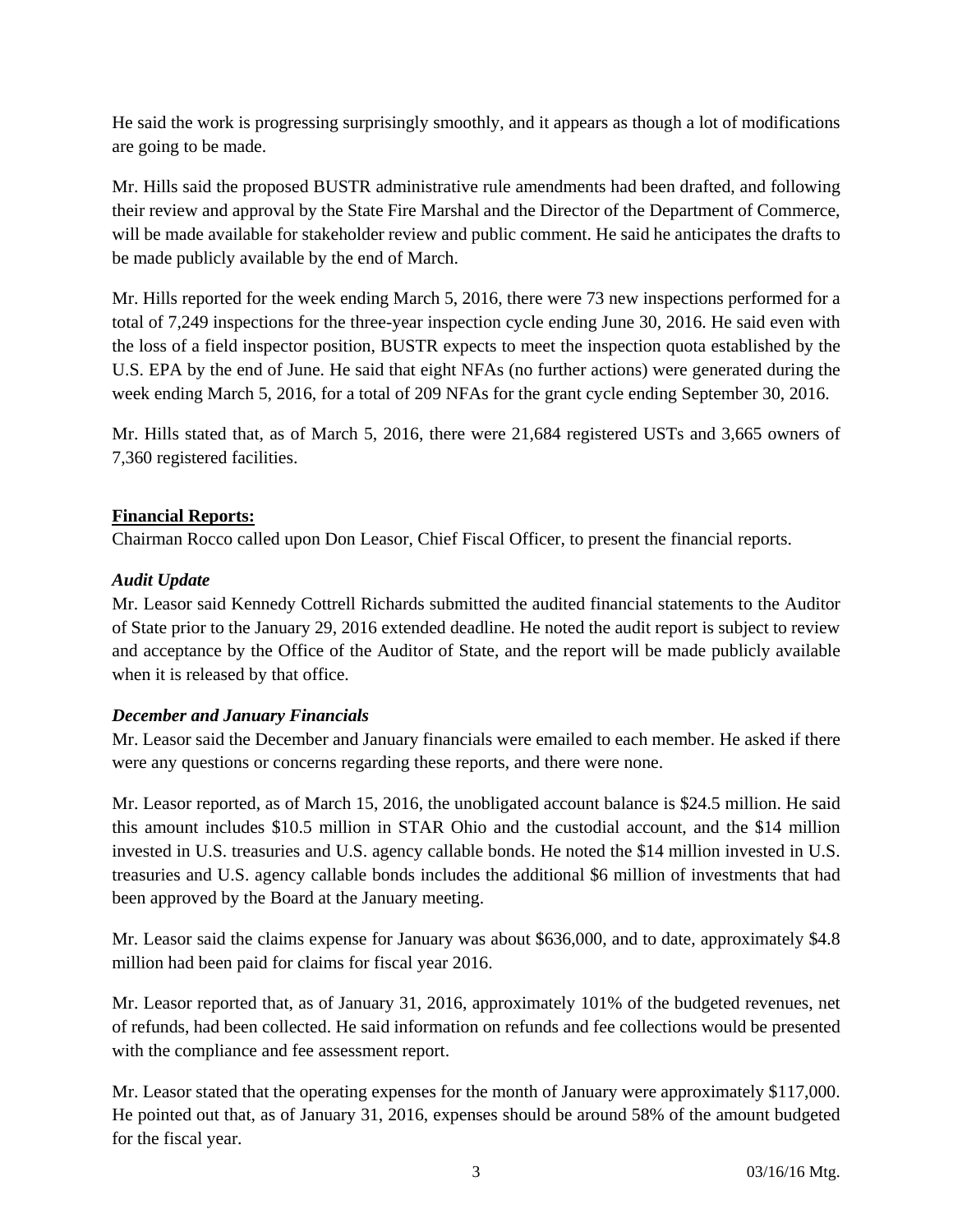Mr. Leasor said, as of January 31, 2016, postage expenses were 75% of the amount budgeted. He said this was due to postage fees for the final quarter of fiscal year 2015 being paid in July of fiscal year 2016. He said these charges include fees for the annual fee statement mailing, which is sent by certified mail, as well as the mailing of the Notifications of Non-Compliance and Orders Pursuant to Law, which were sent in the months of July and August.

Mr. Leasor said expenses for office supplies were 80% of the amount budgeted due to the purchase of new board room guest chairs. He said salary expenses were below budget, and explained that the budget for salaries had been built with the expectation that an additional claims analyst would be hired, but the position has not been filled. In addition, two positions in the compliance department are currently vacant. He said printing and copying costs are low, but this expense will increase with the publication of the newsletter and printing of the annual fee statements in the fourth quarter.

Mr. Leasor said the legal and professional line item is below the anticipated amount. However, this will increase when the second quarter costs associated with the Assistant Attorney General and auditing services are invoiced. He said there has been minimal travel for legal related matters, which resulted in travel expenses also being below budget. He said employee expenses were below budget due to vacancies, and the telephone expense was below budget due to the timing of invoices.

Mr. Leasor said all other expenses are at or below where they should be at this time in the fiscal year.

Vice-Chairman Hull questioned whether accelerated depreciation is used for certain assets. Mr. Leasor responded stating the Board depreciates all capital assets using straight line depreciation over a period of five years.

# **Compliance and Fee Assessment Report:**

Chairman Rocco called on Madelin Esquivel, Assistant Director, to present the compliance and fee assessment report.

Ms. Esquivel reported as of February 29, 2016, refunds totaling \$55,950 had been paid to 69 owners for the 2015 program year, which began July 1, 2015. She said a total of \$36,165 was used to offset prior years' outstanding fees. She said the combined amounts total \$92,115, which represents 41% of the \$225,000 refund goal set for the 2015 program year. She reported the amount of refunds pending totals \$1,379,134.

Ms. Esquivel said, as of February 29, 2016, a net total of \$140,450 had been collected by the Attorney General's Office and Special Counsel.

Ms. Esquivel said since July 1, 2015, 321 accounts totaling \$1,124,050 had been certified to the Attorney General's Office for collection. She said the most recent certification was on March 14, 2016, and included the unpaid 2015 program year's fees.

Ms. Esquivel said four Orders Pursuant to Law are under appeal. She reported that three were under review and one settlement is pending. She said one Determination to Deny a Certificate of Coverage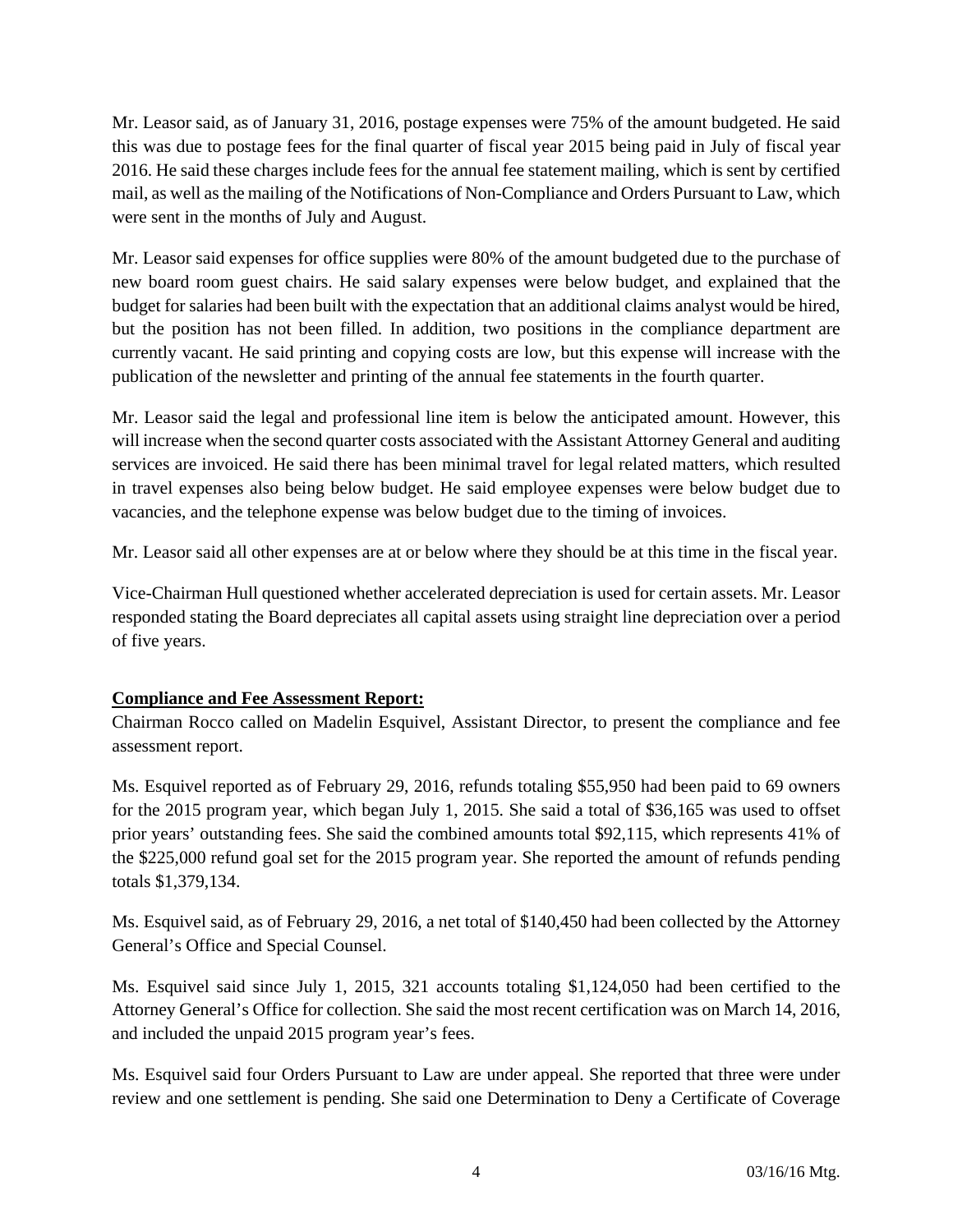was under appeal, and noted that the report and recommendation concerning the appeal would be presented by the Hearing Officer later in the meeting.

Ms. Esquivel reported that two Ability to Pay Applications are pending review. The Ability to Pay program allows former UST owners experiencing financial difficulty to apply for and receive a determination of their ability to pay delinquent fees.

Ms. Esquivel reported that 3,051 Certificates of Coverage had been issued thus far for program year 2015. She said there are 136 Applications for Certificates of Coverage currently in process.

Ms. Esquivel stated that there are 54 uncashed refund checks that total \$43,417. She said there is \$37,050 in refunds pending for 32 owners from whom more information has been requested.

## **Claims Reports:**

Chairman Rocco called on Cindy Duann, Claims Supervisor, to present the claims reports.

Ms. Duann said, as of March 1, 2016, a total of 2,358 Fund eligible sites had received no further action status. She pointed out that 19% of these sites were cleaned up exclusively under BUSTR's risk based corrective action (RBCA) rules and had an average cleanup cost of about \$72,300 per site.

Ms. Duann reported that, as of March 1, 2016, a total of 1,538 claims with a total face value above the deductible amount were pending review. She noted that in general, claims are being reviewed within five to six months of receipt.

Ms. Duann stated that, as of March 1, 2016, 18 claim settlement determinations were under appeal.

Ms. Duann reported that during the months of January and February, a total of 109 claims were received, and the staff settled or closed 127 claims in these months. She said during the last eight months, an average of 65 claims per month were received. She noted that the monthly average of claims received is very similar to the previous year. She said so far this program year, the staff settled or closed an average of 71 claims per month.

Ms. Duann said the average of claimed costs that are disallowed is currently 20.8% of the face value. She said this is slightly higher than the average disallowed costs in the previous two program years.

Ms. Duann stated that, as of March 1, 2016, the total claim settlement offer was \$4.8 million, and the total claim settlement offer for program year 2015 is anticipated to be \$7.5 million.

Ms. Duann said that during the last eight months, 53 eligibility applications were received and 56 eligibility determinations were issued. She said of the 56 eligibility determinations issued, 41% were denied. She pointed out that the main reason these applications were denied was due to no release being demonstrated or no corrective action work being required by BUSTR. She explained that even in instances where closure and site check sampling results are below action levels and no further action is required by BUSTR, owners will still submit an eligibility application in order to protect their rights to seek reimbursement from the Fund in the event the no further action is reopened in the future.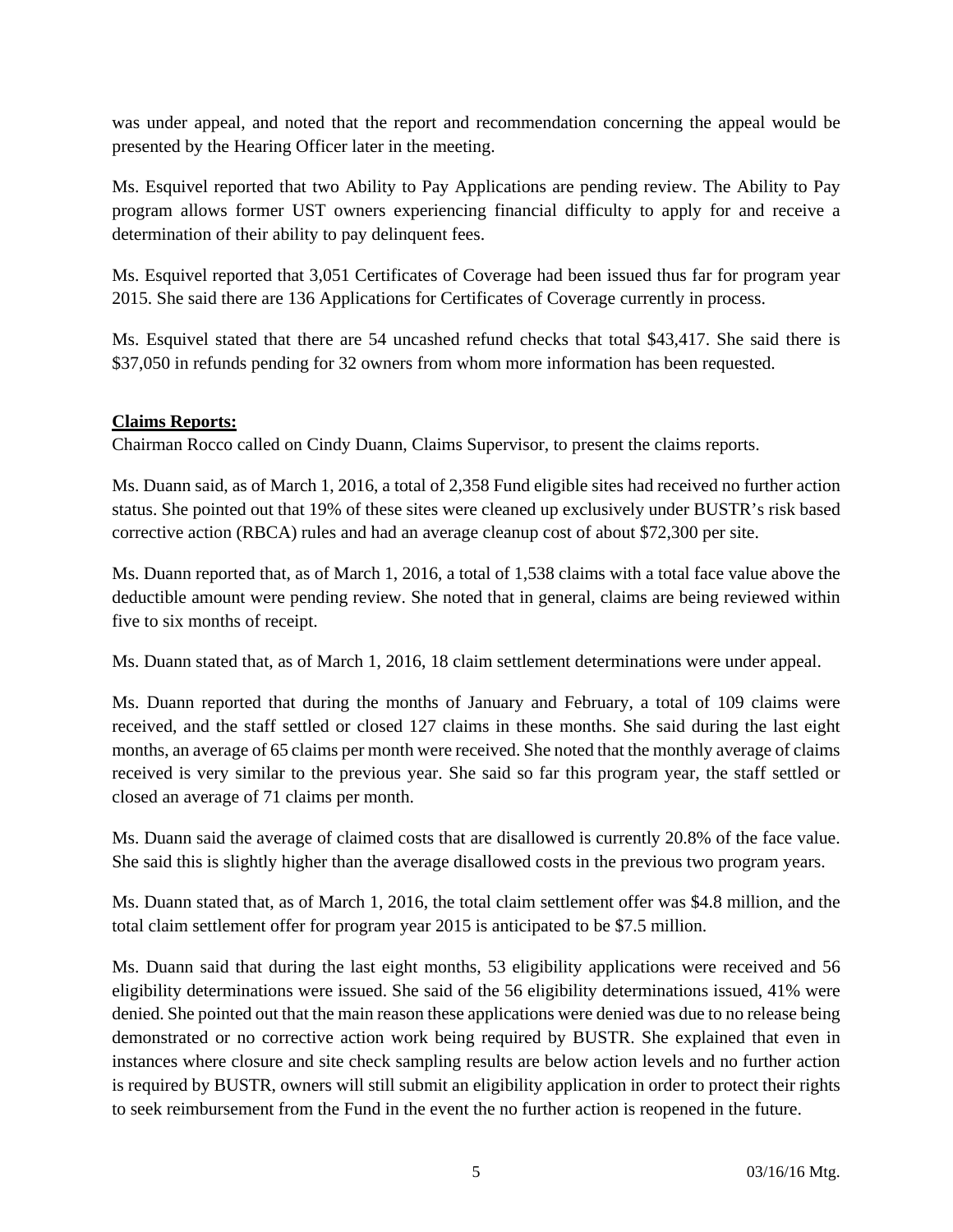She said, as of March 1, 2016, a total of 15 eligibility applications were pending review, and four determinations to deny eligibility were under appeal.

Ms. Duann said the Cost Pre-Approval Statistics Report has been revised, and pointed out that a new column titled "Notification of Cost Exceedance" had been added. She explained that the Board's mandatory cost pre-approval rule requires the tank owner to provide a revised estimated cost and completion schedule if during the implementation of a remedial action plan or other corrective action program tasks, the actual costs are estimated to exceed the pre-approved amount by more than 20% or \$6,000 (whichever is less). She said in the past, these cost exceedance notifications were included in the column titled "Annual RAP Cost Pre-Approvals", and the revised report more accurately reflects the type of cost pre-approval requests being received and determined.

Ms. Duann said that during the last eight months, a total of 100 requests for cost pre-approval had been received, and 105 cost pre-approval notifications were issued. There are 34 cost pre-approval requests currently pending review. She said the numbers of cost pre-approval requests received and notifications issued are very similar in comparison to the last program year.

Vice-Chairman Hull asked whether the additional costs are typically approved or denied when notification is received that costs are expected to exceed the pre-approved amount and a revised cost estimate is submitted for pre-approval. Ms. Duann responded explaining that the rule provides an option to either review the revised estimated cost and completion schedule in detail or to simply notify the owner that the revised costs will be evaluated when the claim reimbursement application is submitted. She said that oftentimes the additional costs have already been incurred and therefore, the costs cannot be preapproved.

Vice-Chairman Hull questioned whether there were any consequences for submitting notification of cost exceedance after the fact. Director Richmond responded stating the claimed costs are subject to a 50% penalty when there is a failure to seek pre-approval of the additional costs when required. Ms. Duann clarified that the 50% penalty is only applied to the claimed amount exceeding \$6,000 of the pre-approved amount. Following a brief discussion, Vice-Chairman Hull suggested that the preapproval program and mandatory notification of revised cost estimates be a topic that is addressed in an upcoming newsletter publication.

## **New Business:**

## *Administrative Appeal – Report & Recommendation*

Chairman Rocco called upon Howard Silver, the Board's Hearing Officer, to present the Report and Recommendation concerning the Determination to Deny a Certificate of Coverage issued to S.H.A. Petroleum, Inc.

# **Facility Number: 22723-0001, S.H.A. Petroleum, Inc. 162 South Broadway Street, New Philadelphia**

Hearing Officer Silver said the case being presented to the Board concerned S.H.A. Petroleum Inc., a corporation operating out of Medina, Ohio, which owns four underground storage tanks located in New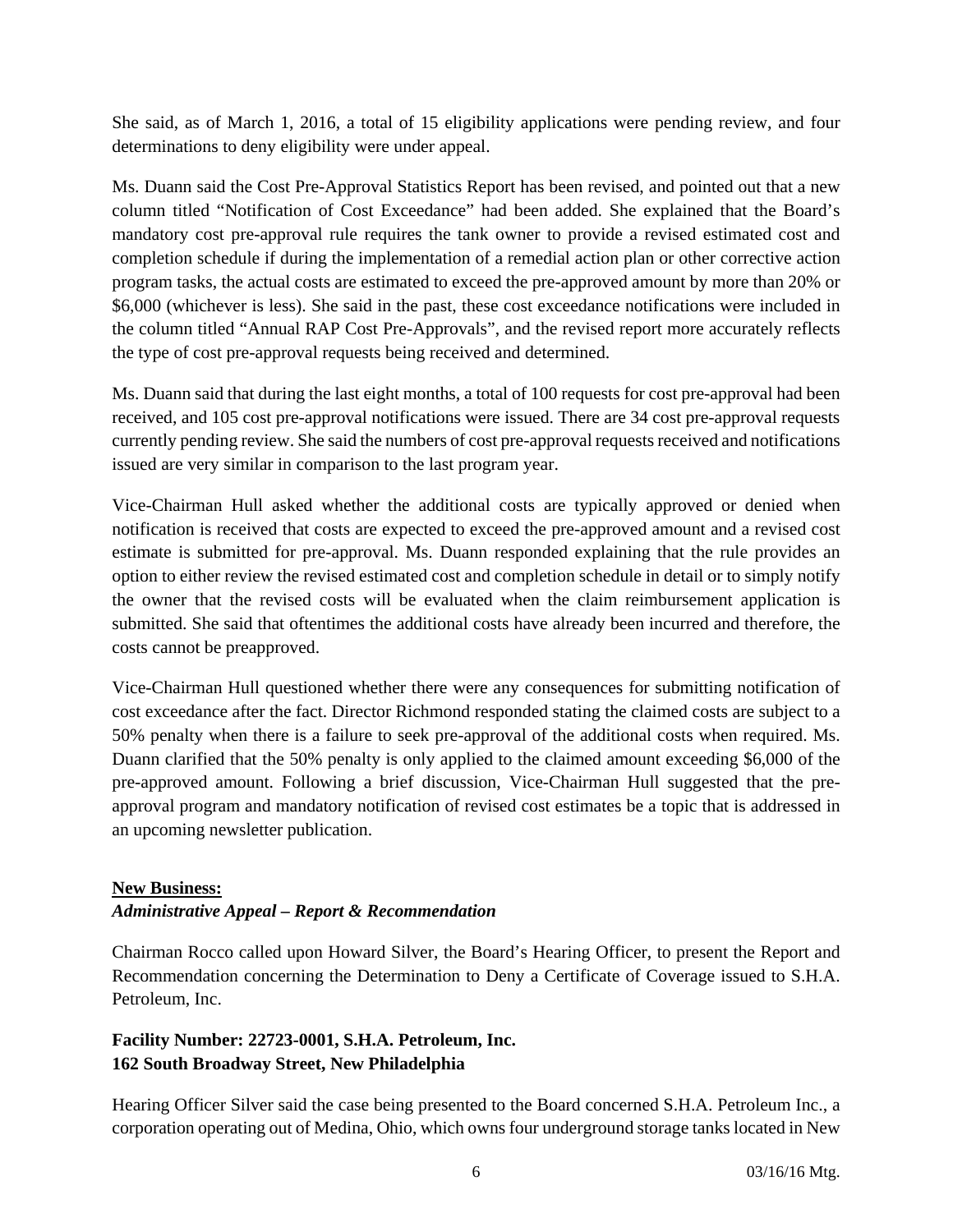Philadelphia, Ohio. He said that since its purchase of the tank system in 2011, S.H.A. Petroleum, Inc. has never possessed a Certificate of Coverage for any of the tanks. He stated that on June 30, 2014, an Application for Certificate of Coverage was received by the Board. However, because no Certificate had been issued for the subject tanks for the past two consecutive fiscal years, a rule adopted by the Board required the submission of additional information in order for the Certificate to be issued.

Mr. Silver said on November 4, 2014, the Board's Executive Director, Starr Richmond, directed correspondence to S.H.A. Petroleum, Inc. that set forth the particular information needed in order for a Certificate to be granted. He said that in accordance with the Board's rules, this letter also informed S.H.A. Petroleum, Inc. that the information was to be provided within 30 days from the mailing of the notice. He said that none of the requested information was received, and on December 9, 2014, Director Richmond issued another letter stating that since no response had been received, the Certificate of Coverage was denied.

Mr. Silver said that S.H.A. Petroleum, Inc. timely filed a written objection to the Determination to Deny a Certificate of Coverage, and requested that an adjudication hearing be held. He said the ex parte record hearing was held on December 10, 2015, as no representative for S.H.A. Petroleum, Inc. attended the hearing. He noted that S.H.A. Petroleum, Inc. had received notification of the hearing in October 2015, but no communication had been received as to whether it would participate in the hearing.

Mr. Silver said that Assistant Attorney General, Jennifer Croskey, represented the Board at the hearing, and presented information demonstrating that S.H.A. Petroleum, Inc. did not provide the documents required by statute and rule necessary to secure a Certificate of Coverage. He said that he found that the criteria for the issuance of a Certificate had not been met, and the Executive Director's determination to deny the Certificate of Coverage comprises valid state action as a matter of fact and law, and therefore, recommended to the Board that it be upheld.

Chairman Rocco asked whether the tanks were in operation, and Mr. Silver stated that three tanks were in use, and one tank was out of service. Mr. Stephenson and Vice-Chairman Hull recommended that BUSTR consider attaching a red tag to the tank system to prohibit fuel delivery, and believed it may be appropriate since the tanks have been operating out of compliance with the State Fire Marshal's rules for many years. Mr. Stephenson pointed out that prohibiting fuel delivery would likely compel the tank owner to quickly take action to correct any deficiencies.

After some further discussion, it was clarified that although S.H.A. Petroleum, Inc.'s Certificate had been denied, it could at any time, reinstate coverage by submitting the required documentation. Vice-Chairman Hull then made a motion to accept the Hearing Officer's recommendation to uphold the Executive Director's Determination to Deny a Certificate of Coverage. Mr. Stephenson seconded, and Chairman Rocco called for a roll call. The following members voted in the affirmative: Messrs. Bryant, Fleming, Geyer, Hills, Hull, Pisula, Stephenson and Rocco. There were no nays. The motion passed.

## *Assistant Attorney General Memorandum of Understanding*

Chairman Rocco called upon Ms. Richmond to discuss modifications to the Assistant Attorney General's legal services contract.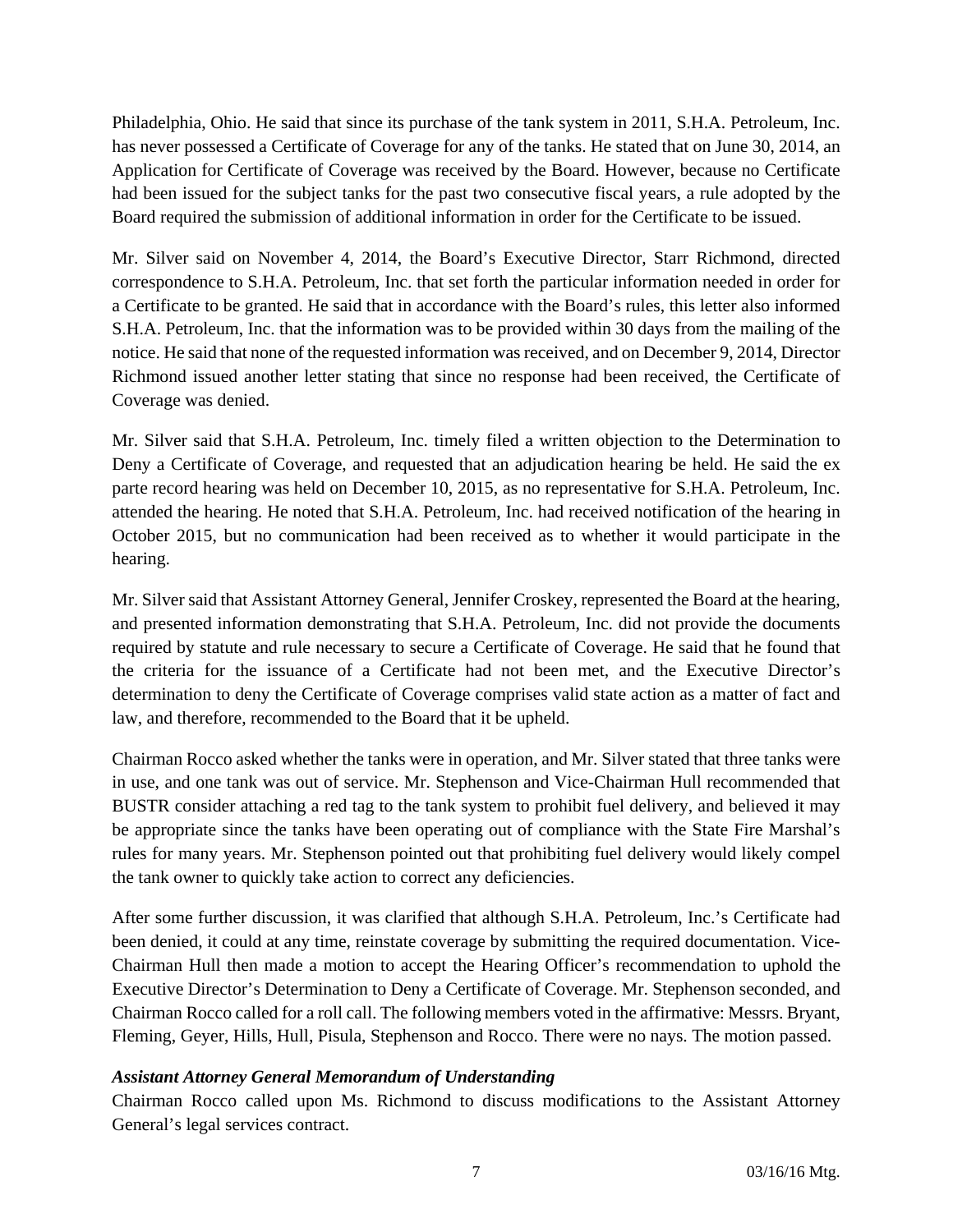Ms. Richmond said the Memorandum of Understanding (MOU) authorized by the Board at the June 2015 meeting required amendment as a result of the retirement of Carla Dowling-Fitzpatrick. She said the existing contract was being amended to name Jennifer Croskey as the Assistant Attorney General to provide legal services to the Board, and increase the cost by about \$4,900 annually. She noted that the current MOU is for services from July 1, 2015 through June 30, 2016.

Chairman Rocco said that he and Ms. Richmond had met with the Attorney General's Office to discuss the MOU and the increased costs, and felt as though the additional costs were reasonable given the considerable time being required for the Board's ongoing litigation. He then requested a motion to authorize the chairman to enter into the amended agreement. Vice-Chairman so moved and Mr. Hills seconded. A vote was taken and all of the members were in favor. The motion passed.

# **Certificates of Coverage – Ratifications:**

Chairman Rocco called upon Ms. Richmond to present the lists of owners who have either been issued or denied a Certificate of Coverage for ratification by the Board.

Ms. Richmond said the lists behind Tabs 7 and 8 are listings of facilities that, since the January Board meeting, had been issued or denied a program year 2014 or 2015 Certificate of Coverage.

Ms. Richmond said the process used to review the fee applications and issue or deny a Certificate of Coverage includes a review for completeness to determine full payment was received; financial responsibility for the deductible has been demonstrated; and the owner has certified with his signature that he is in compliance with the State Fire Marshal's rules for the operation and maintenance of petroleum underground storage tanks. She said if these requirements are met and if the tanks existed in previous years, a Certificate for the subject tanks has been issued to the owner in at least one of the prior two years, then a Certificate of Coverage is issued.

Ms. Richmond explained that if deficiencies or compliance issues are identified, notice is provided to the owner in accordance with the Board's rules. The owner is provided 30 days to respond to the notice with information to correct the deficiency or compliance issue. If correcting information is not received within this time, a determination denying the Certificate of Coverage is issued to the owner.

She said the Board's rules and the Revised Code make provisions for an appeal of the determination. Ms. Richmond said that throughout this process, the Board's staff works with the owner to correct the fee statement record and if necessary, refers the owner to BUSTR to correct the registration record.

Ms. Richmond requested the Board ratify her actions with respect to the issuance of the 2014 program year Certificates of Coverage for the four owners of the four facilities included on the list behind Tab 7.

Vice-Chairman Hull moved to ratify the issuance of the 2014 Certificates of Coverage for the facilities listed. Mr. Geyer seconded. A vote was taken and all of the members were in favor. The motion passed.

Ms. Richmond noted that no 2014 Determinations to Deny a Certificate of Coverage had been issued since the January Board meeting.